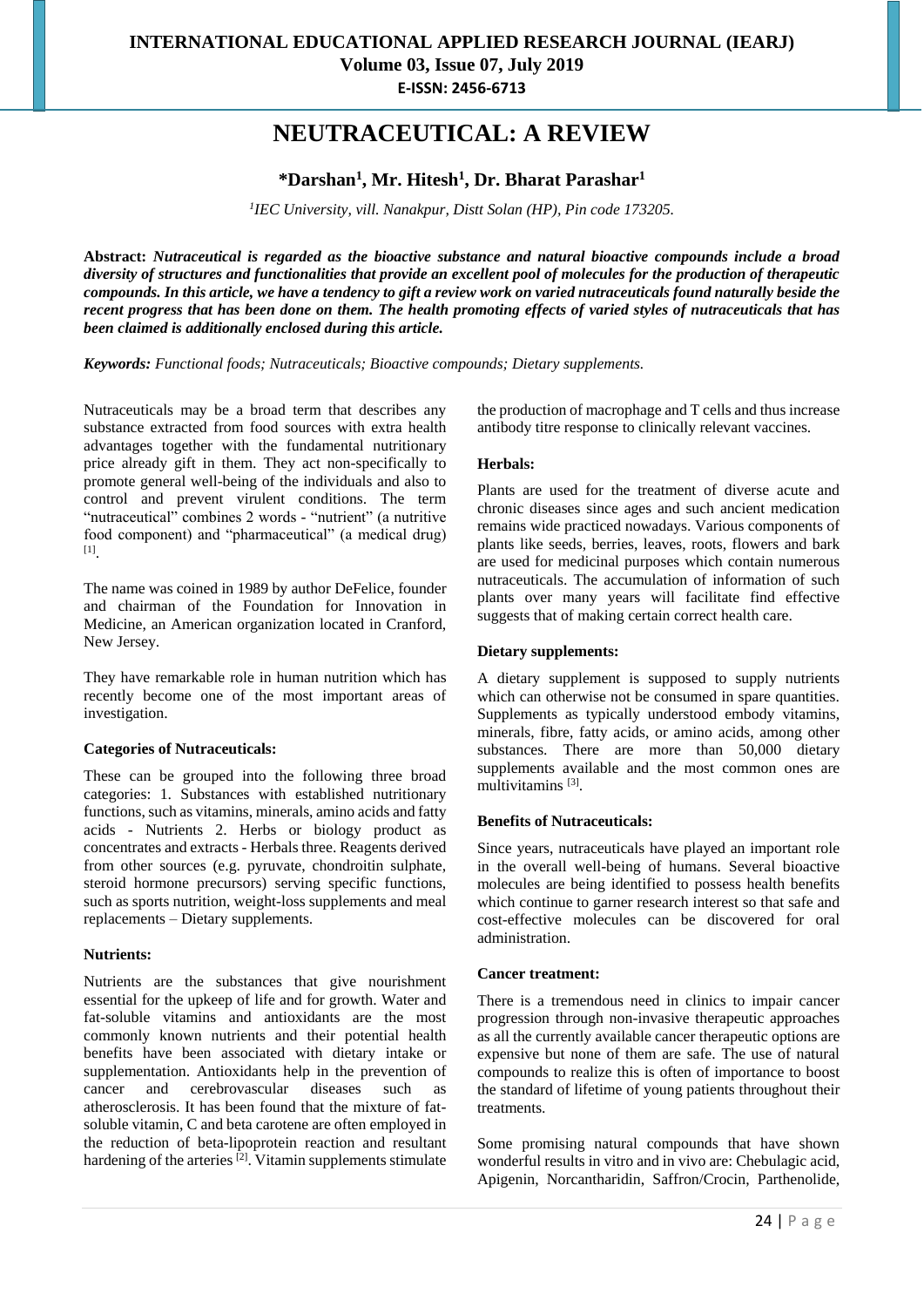Longikaurin E, Lupeol, Spongistatin 1, and Deoxy-variolin  $B^{[4]}$ .

Withania somnifera (WS), commonly known as Ashwagandha, is one of the most powerful plants and is considered a major plant in ayurvedic medicine (an ancient form of medicine in Asia). The effectiveness of therapy has been shown to reinforce and therefore the aspect effects of therapy agents are reduced once its extract was employed in combination and furthermore, the constituents do not interfere with their tumour-reducing actions [5]. Recently, it has been found that the plant contains withanolides which have antitumorigenic properties and this property has been demonstrated in experimental models [6].

Chemotherapy-induced peripheral pathology (CIPN) may be a serious dose-limiting side-effect. Vitamin E may help prevent CIPN.l-glutamine, goshajinkigan, and omega-3 are also promising in the prevention of the effects of CIPN [7]. Caffeic acid phenethyl organic compound (CAPE) may be a natural bioactive compound that comes from natural propolis and has been rumoured to possess anti-cancer properties [8]. Metastatic cell behaviours are stimulated by the up regulation of voltage-gated channels and this ester has shown to block voltage-gated sodium channels in several cell lines from different cancers.

Sulforaphane (SFN) is a metabolic by product of cruciferous vegetables and in broccoli, it is present in very high concentrations. Its anticancer potency and the underlying mechanisms have been studied extensively using various cell cultures and experimental models [9].

Beta-sitosterol (BS) is a plant derived nutrient and is found to possess anticancer properties against breast cancer, prostate cancer, colon cancer, lung cancer, stomach cancer, ovarian cancer, and leukaemia [10]. It interferes with multiple cell signalling pathways, including cell cycle, apoptosis, proliferation, survival, invasion, angiogenesis, metastasis and inflammation.

Synergistic effects of assorted mixtures of dietary natural product in conjunction with curcumin, quercetin, soybean isoflavones and silibinin are delineated that have potential for the treatment of glandular carcinoma  $[11]$ . Various factors are prompt that facilitate within the decrease of neoplastic cell replication and increase within the probability of remission. For the prevention and successful treatment of cancers, it is necessary that dietary supplements with high doses of vitamin C are consumed in at-risk populations along with some changes in lifestyle.

### **Antioxidant properties:**

An antioxidant could be a molecule that inhibits the oxidation of alternative molecules. Oxidation is a chemical reaction that can produce free radicals, leading to chain reactions that may damage cells  $[12]$ . Certain groups of substances such as vitamins, carotenoids, flavonoids and minerals possess antioxidant characteristics. These

substances help to boost immune and digestive systems and modulate inflammatory and degenerative processes in the body  $[13]$ . According to a recent study, dietary modification through the intake of antioxidants can help in the prevention of skin cancer [14].

Resveratrol (3,5,4'-trihydroxy-trans-stilbene), is a type of natural phenol, is produced naturally by several plants in response to injury or when the plant is under attack by pathogens such as bacteria or fungi. Food sources of resveratrol embrace the skin of grapes, blueberries, raspberries, and mulberries [15]. It has been shown to be a scavenger of a number of free radicals. Its inhibitor property is especially because of its impact as a cistron regulator. Downregulation of the expression and activity of the oxidase enzyme helps in the inhibition of the production of reactive oxygen species. The polyphenolic compound stimulates mitochondrial biogenesis and thus reduces superoxide generation in mitochondria. Upregulation of the tetrahydrobiopterin-synthesizing enzyme GTP cyclohydrolase I prevent superoxide production from uncoupled endothelial nitric oxide synthase. Moreover, the expressions of a variety of antioxidant enzymes are also increased by resveratrol [16].

### **Treatment for osteoarthritis:**

Osteoarthritis (OA) is that the commonest kind of inflammatory disease, affecting millions of people worldwide. It occurs when the protective cartilage on the ends of the bones wears down over time. Although osteoarthritis can damage any joint in the body, the disorder most commonly affects joints in hands, knees, hips and spine. There's no famous cure for degenerative arthritis, but treatments can help reduce pain and maintain joint movement.

Some substances seem to show medicinal drug activity primarily through the inhibition of COX-2, of an enzyme which is responsible for inflammation and pain. The Cphycocyanin (CPC) based nutraceutical and constituents could also be ready to mediate three primary infective mechanisms of osteoarthritis: inflammation, chondral degeneration, and oxidative stress in vitro [17]. Oral supplementation of chondroitin sulfate and glucosamine helps repair the articulary surface in degenerative arthritis. Chondroitin-S reduces the concentration of the proinflammatory cytokines and transcription factor involved in inflammation. GlcN.S enhances gristle specific matrix elements and prevents scleroprotein degeneration in chondrocytes by inhibiting hydrolytic enzymes, and preventing the oxidation of lipids and proteins. Chondroitin-S and GlcN.S are slow-acting drugs that alleviate pain and partly restore joint function in OA patients [18]. Recently, Methylsulfonylmethane (MSM) and boswellic acids (BA) have well tried to be effective supplements for the management of inflammation and degeneration of joints  $[19]$ . Nowadays, glucosamine is becoming a popular OA supplement. It is an endogenous monosaccharide which is an important precursor in the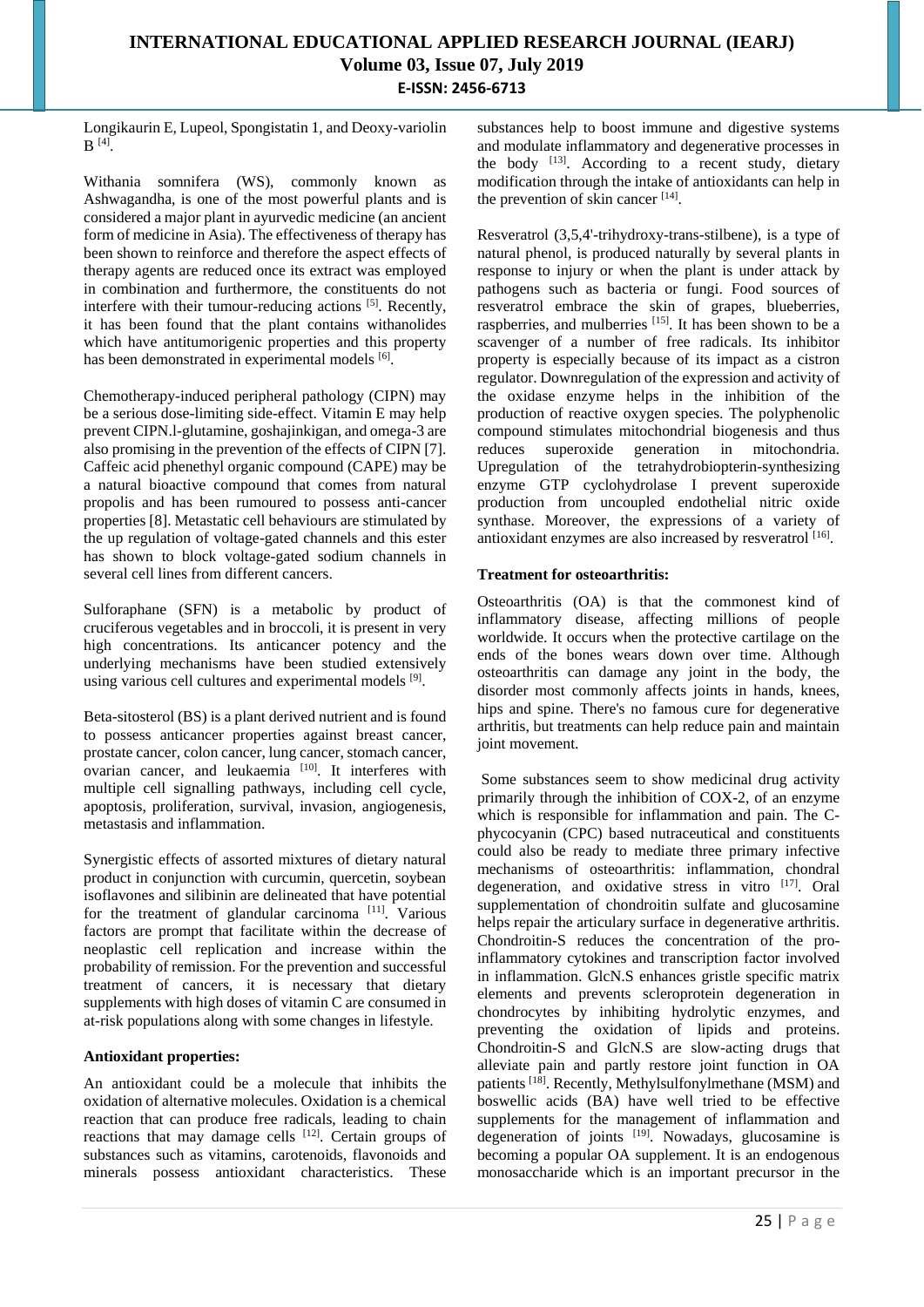biosynthesis of glycosylated proteins and lipids. Most glucosamine dietary supplements are derived from a polymer, chitin, found in the exoskeleton of shellfish and crabs. Several kinds of glucosamine supplements that embrace sulphate, hydrochloride and n-acetyl salts are sold in pharmacies, supermarkets and health food-stores [20].

#### **Maintenance of cardiovascular health:**

Cardiovascular issues, or issues that have an effect on heart and blood vessels, are some of the greatest overall health problems worldwide.

Hypertension (HTN or HT), also called as high blood pressure or arterial hypertension, is a chronic medical condition in which the blood pressure in the arteries is persistently elevated. It is present if the resting blood pressure is persistently at or above 140/90 mmHg for most adults [21] .

There are many nutraceuticals having lowering impact on blood pressure that embrace minerals, lipids, whole proteins, peptides, amino acids, probiotics, and vitamins. It has been shown that the utilisation of K, L-arginine, vitamins C and D, cocoa flavonoids, beetroot juice, some probiotics, coenzyme Q10, controlled release melatonin, aged garlic extract, and coffee helps in controlling hypertension <sup>[22]</sup>. When hypertension is associated with elevated levels of homocysteine (Hcy), it is known as hyperhomocysteinemia. Endoplasmic reticulum (ER) stress is induced by homocysteine in endothelial cells which lead to inflammation in the blood vessels and can ultimately result in ischemic injury.

Black tea (BT) protects against hypertension-associated epithelial disfunction through alleviation of ER stress.

Therefore, BT supplements will sway be helpful for hypertensive patients [23].

Stroke could be worldwide major reason behind the mortality and morbidity. Ischemic stroke happens once an artery to the brain is blocked. The brain depends on its arteries to bring recent blood from the heart to lungs. The blood carries O2 and nutrients to the brain, and takes away carbon dioxide and cellular waste. If an artery is blocked, the brain cells (neurons) cannot make enough energy and eventually stops working.

Alpha-linolenic acid (ALA) is an essential omega-3 polyunsaturated fatty acid found in seeds like canola, walnut, chia and flax. According to a recent study, ALA may be an efficient brain preconditioned against stroke [24]. If daily diet is enriched in ALA, then devastating damage caused by stroke can be prevented.

#### **Other common food nutraceuticals:**

Regular consumption of fruit and vegetables helps in the prevention of cancer, stroke, cardiovascular disease, Alzheimer disease, cataracts, and age-related problems. There are many purposeful foods that contain important amounts of bioactive elements which can offer fascinating health benefits [25].

Lycopene is that the natural substance (part of the pigment group) answerable for the ruby color in several foods, most particularly in tomatoes. Dietary intakes of tomatoes and tomato products have incontestable to scale back risks of cancer and heart diseases [26]. Apart from antioxidant properties of lycopene, there are several other mechanisms which are responsible for its beneficial properties. These embrace regulation of intercellular gap junction communication, hormonal and immune system and modulation of metabolic pathways [27].

Lycopene supplements have shown to enhance body functioning within the patients diagnosed with metabolic syndrome. There was a big modification within the the inflammation standing, insulation resistance additionally improved and the sterol levels were also controlled in such patients [28] .

Spices are aromatic or pungent vegetable substances used to flavour foods and have been used as preservatives for thousands of years. Spices have also been recognized to possess medicinal properties like digestive stimulant action, hypolipidemic effect, antidiabetic influence, antilithogenic property, antioxidant potential, antiinflammatory property, antimutagenic, and anticarcinogenic potential of spices [29].

Curcumin (diferuloylmethane) could be a yellow pigment that springs from the rhizomes of turmeric and is that the major active ingredient in turmeric. Since years it has been used extensively in Ayurvedic medicine. It is non-toxic and exhibits a variety of therapeutic properties, including antioxidant, analgesic, anti-inflammatory and antiseptic activities. It has also shown to have positive effect in the treatment of arthritis<sup>[30]</sup>.

Curcumin acts as associate epigenetic regulator in numerous diseases and disorders. It inhibits deoxyribonucleic acid methyltransferases (DNMTs) that functions as a deoxyribonucleic acid hypomethylating agent; modulates simple protein modifications via regulation of simple protein acetyltransferases (HATs) and simple protein deacetylases (HDACs); and regulates of small RNAs (miRNA)<sup>[31]</sup>.

The clinical implication of native curcumin is hindered thanks to low solubility, physico-chemical instability, poor bioavailability, rapid metabolism, and poor pharmacokinetics.

Therefore, there's a desire to enhance curcumin's pharmacology, systemic bioavailability, and biological activity which can be done by encapsulation curcumin or by loading into nanoform(s)  $[32]$ .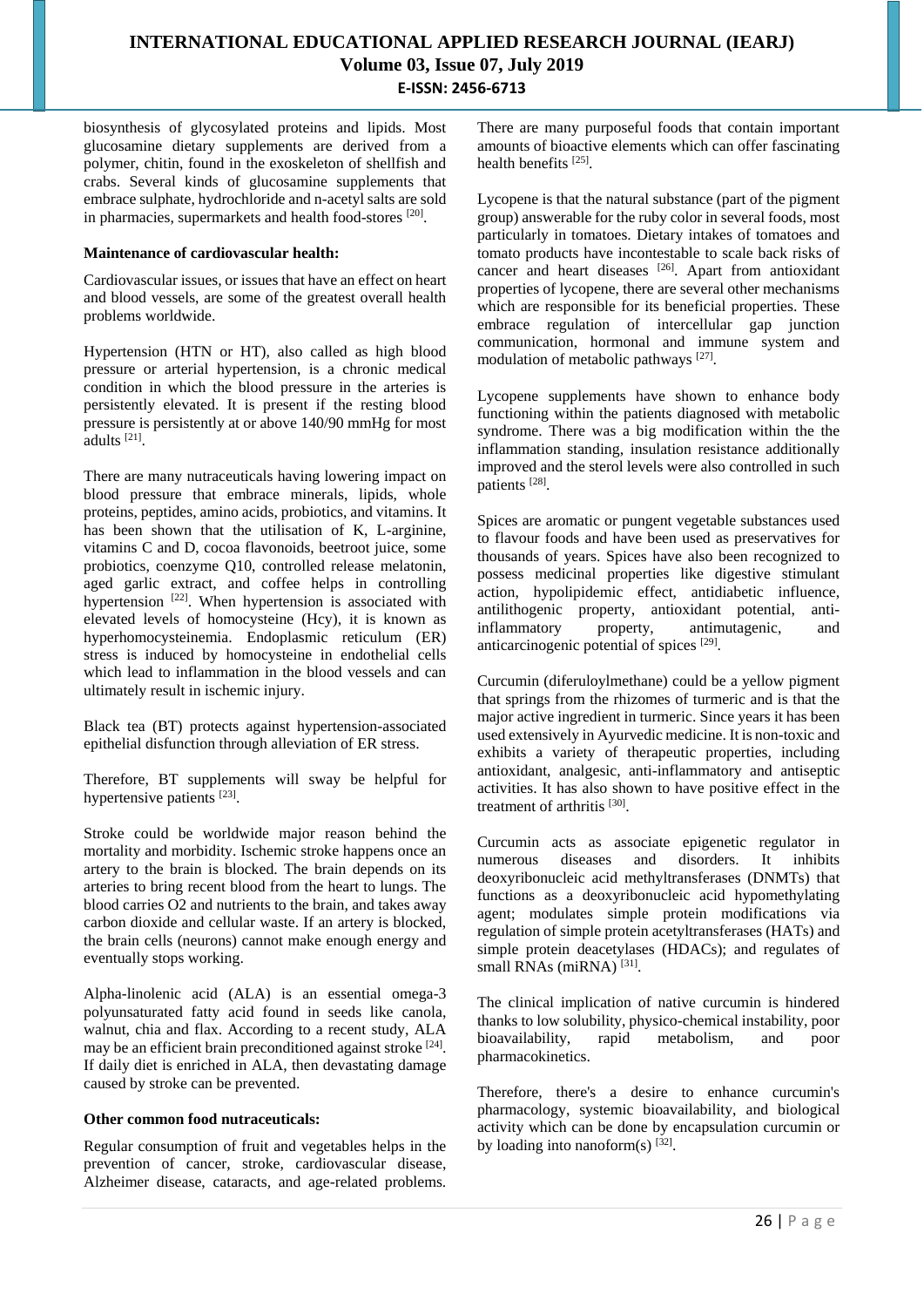Quercetin is a one of a broad group of natural polyphenolic flavonoid substances found in many fruits, vegetables, leaves and grains, particularly abundant in onions and apples. It acts as a robust reductant and protects body tissue against aerobic stress.

It acts as antioxidant by improving normal cell survival and as prooxidant induces apoptosis in cancerous cells whereby prevents tumour proliferation. Quercetin has been associated with numerous important properties like antiviral, anti-inflammatory, antibacterial and muscle relaxing properties.

It conjointly acts as modulator of genes that area unit associated with cell cycle, signal transduction, and xenobiotic metabolism [33] .

Coconut, Cocos nucifera, is cultivated to provide a large number of products which have nutritional and medicinal values. Coconut oil comprises medium-chain fatty acids (MCFA) which are easily absorbed and metabolised by the liver, and can be converted to ketones.

Ketone bodies is also useful to folks with memory impairment, as in Alzheimer's (AD) as they will be used as another energy supply within the brain [34].

Milk proteins are precursors of many different biologically active peptides which are inactive within the sequence of the precursor proteins but can be released by gastrointestinal digestion of milk, fermentation of milk with proteolytic starter cultures or enzymatic proteolysis [35].

These peptides area unit claimed to be health enhancing nutraceuticals for food and pharmaceutical functions.

Whey, the liquid which remains after milk has been curdled and strained is an excellent source of bioactive compounds.

Whey macromolecule contains 2 hundredth of total milk macromolecule and it's wealthy in branched and essential amino acids, purposeful peptides, antioxidants and immunoglobulins.

It gives benefits against a wide range of metabolic diseases such as cardiovascular complications, hypertension, obesity, diabetes, cancer and phenylketonuria.

Whey proteins have shown to boost recovery rate from and defend skin against prejudicial radiations [36].

Angiotensin converting enzyme (ACE) inhibitor peptides can exert an antihypertensive effect.

Immunomodulating casein peptides are found to stimulate the proliferation of human lymphocytes and also the vegetative cell activities of macrophages.

Antimicrobial peptides have been shown to kill sensitive microorganisms [37]. Antithrombotic peptides inhibit the fibrinogen binding to a specific receptor region on the platelet surface and also inhibit aggregation of platelets.

Casein phosphopeptides will type soluble insect powder salts and will operate as carriers for various minerals particularly metallic element [38].

Buckwheat (Fagopyrum esculentum) could be a plant cultivated for its grain-like seeds, and also used as a cover crop.

Flour obtained from buckwheat is of great nutritional value as it contains high levels of proteins, polyphenols and minerals. Its antioxidant property is due to high levels of quercetin present. It has been shown to cut back risks of lipoidaemia and pressure and improve weight regulation [39] .

Litchi chinensis belongs to the Sapindaceae family and is well-known in the Indian traditional system for its traditional uses. All parts of the plant are rich sources of phytochemicals--epicatechin; procyanidin A2 and procyanidin B2; leucocyanidin; cyanidin glycoside, malvidin glycoside, and saponins; butylated hydroxytoluene; isolariciresinol; kaempferol; rutin; and stigmasterol  $[40]$ . It is a rich source of antioxidants, so it protects from degenerative diseases and prevents arthritis. It is also effective to protect from asthma.

Wild apple fruit (Malus sylvestris) could be a sensible supply of polyphenolic compounds that have therapeutic effects on several diseases caused by reactive atomic number 8 species and aerobic stress (e.g. cardiovascular or degenerative diseases, atherosclerosis, diabetes, osteoporosis, cancer, dermatitis, phototoxity) [41]. It has been indicated that wild apple fruit might be taken into consideration as a source of antioxidant substances for food, dermo cosmetic and cosmetic industry.

Seaweeds belong to a group of marine plants known as algae which consumed as sea vegetables in several Asian countries. Fucosterol (24-ethylidene cholesterol) could be a steroid alcohol that may be isolated from alga, seaweed, and diatoms. It exhibits various biological therapeutics, including anti-cancer, anti-diabetic, anti-oxidant, hepatoprotective, anti-hyperlipidaemic, anti-fungal, antihistaminic, anti-cholinergic, anti-adipogenic, antiphotodamaging, anti-osteoporotic, blood cholesterol reducing, blood vessel thrombosis preventive, and butyryl cholinesterase inhibitory activities [42] .

Grape could be a natural supply of polyphenols with exceptional biological activities that has crystal rectifier to the event of many new grape-based food additives, dietary supplements, and bulk nutraceuticals which include grape seed oil, grape seed and skin powders, and pomace extracts. Grape-derived nutraceuticals even have a large vary of biological activities, which includes antioxidant,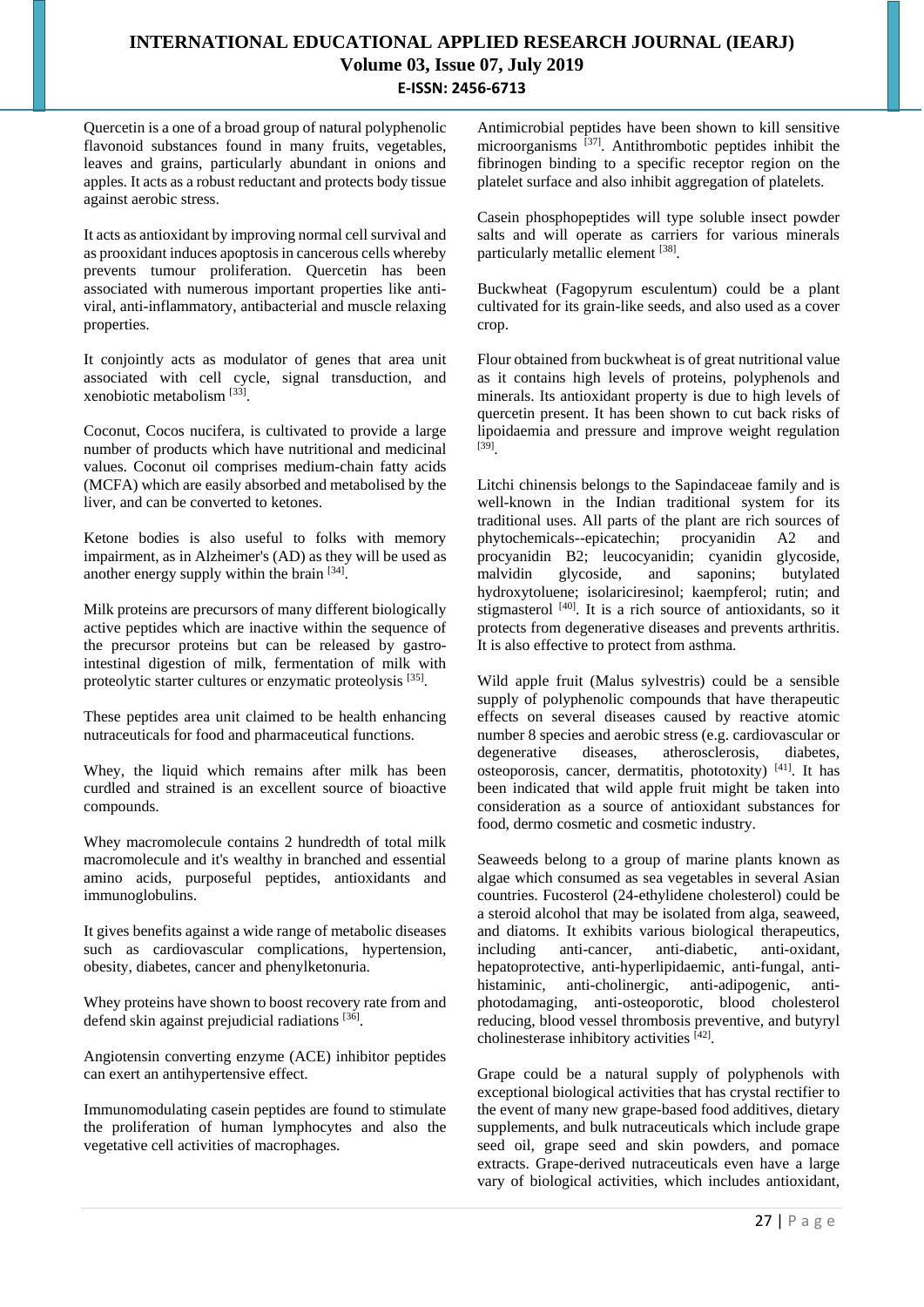anti-inflammatory, and antimicrobial properties [43]. Special attention is paid to the role of biotechnology in manufacturing a "new generation" of grape nutraceuticals by exploitation plant cell technology and matter and genesplicing techniques.

Oryzanol is present in rice bran oil which possesses a variety of health benefits which include reduction of cholesterol in blood, improvement of capillary action of blood vessels, anti-aging effect and others.

Biscuit could be a wide utilised cereal based mostly processed food and also the fortification of oryzanol into the biscuits will be wont to offer inhibitor wealthy, extremely stable and acceptable purposeful food to the consumer.

The intake of fibre in the diet helps in the reducing the risk and lowering the incidence of numerous diseases. It has been found that dietary fibre from whole foods or supplements could cut back the chance of upset by up humour liquid body substance bodily fluid body fluid|humo|humour} lipids and reducing serum total and low-density lipoprotein (LDL) cholesterol concentrations in adults and children. High fibre intake is also associated with reduced risk of colorectal and breast cancer [45].

Fibre consumption is related to high organic process worth and inhibitor status of the diet, enhancing the results on human health.

Chronic exposure to star UV radiation damages skin, increasing its thickness and reducing its physical property, and causes carcinoma. It has been shown that olive leaf extract helps in the prevention of UVBinduced skin damage and tumour growth [46]. Red Ginseng (the roots of Panax ginseng C.A. Meyer) is employed clinically in China, Korea and Japan for numerous diseases, together with coronary artery disease, hypertension and stress etc.

The oral administration of Red Ginseng extract may be useful as a health supplement for protection against photoaging [47].

Ginger root/rhizomes (Zingiber officinale Roscoe) is standard as a remedy for travel illness, nausea and stomach upset and is employed for wind, colic, irritable viscus, loss of appetite, chills, cold, flu, poor circulation, catamenial cramps, stomach upset (bloating, heartburn, flatulence), indigestion and gastrointestinal problems such as gas and stomach cramps. Dietary supplements containing preparations of those roots area unit being employed by customers, and clinical trials area unit being disbursed to guage their medication or antiemetic drug properties [48].

The exact mechanism accountable for the anti-emetic effects of ginger is unknown; but, the ginger phytochemicals, especially 6-gingerol, 8-gingerol, 10 gingerol, and 6-shogaol, may function as a 5hydroxytryptamine (5-HT3) antagonist, NK1 antagonist, antihistaminic, and possess prokinetic effects [49].

It has been shown that 6-gingerol is a secure and potent chemotherapeutic/chemo preventive compound that acts through cell cycle arrest and induction of necrobiosis in human oral and cervical tumour cells [50,51].

### **Future Prospects:**

The production of nutraceuticals is rising joined of the foremost world food industries because it offers rise to improved aid and redoubled lifespan.

Since sizable amount of healthful herbs, spice sand trees area unit found in Asian nation, it's changing into a serious producer and bourgeois of purposeful foods and nutraceuticals.

Currently, research is being focused on traditional herbal extracts which were earlier linked with prevention of chronic diseases and health enhancement along with the establishment of their safety and efficacy.

The role of nutraceuticals in the prevention of various diseases is not necessarily due to a single compound, but due to the cumulative effect of several components present in the product. Therefore, it is important to conduct biomarker research for the comparison of preventative effects for different kinds of food. Moreover, standards should also be established to assess the prevention of diseases. New product is developed by the popularity of variation in purposeful food and nutraceuticals composition for specialised markets which may result in the assembly of plants with biochemically uniform manufacture having extremely certain health and organic process properties. Measures should be taken to decrease the costs of the functional foods to the industry by finding new methods to isolate, characterize and purify them from various sources. Better characterization of the product is required to optimize the advantages to human and animal health by the applying of recent approaches in genetics, proteomics and metabolomics. Public awareness about the health promoting effects and value-added properties of food products can help in the expansion of the global market.

#### **Conclusion:**

Under nutrition and micronutrient deficiencies contribute substantially to the global burden of disease, especially, developing countries where rates of under nutrition and increased exposure to infectious diseases caused by crowding and inadequate sanitation are very high. The worldwide nutraceuticals market is growing day by day in the form of dietary supplements and functional foods and beverages. But dietary supplements are not as effective as their natural sources.

Nutraceuticals is also accustomed improve health, delay the aging process, prevent chronic diseases, increase life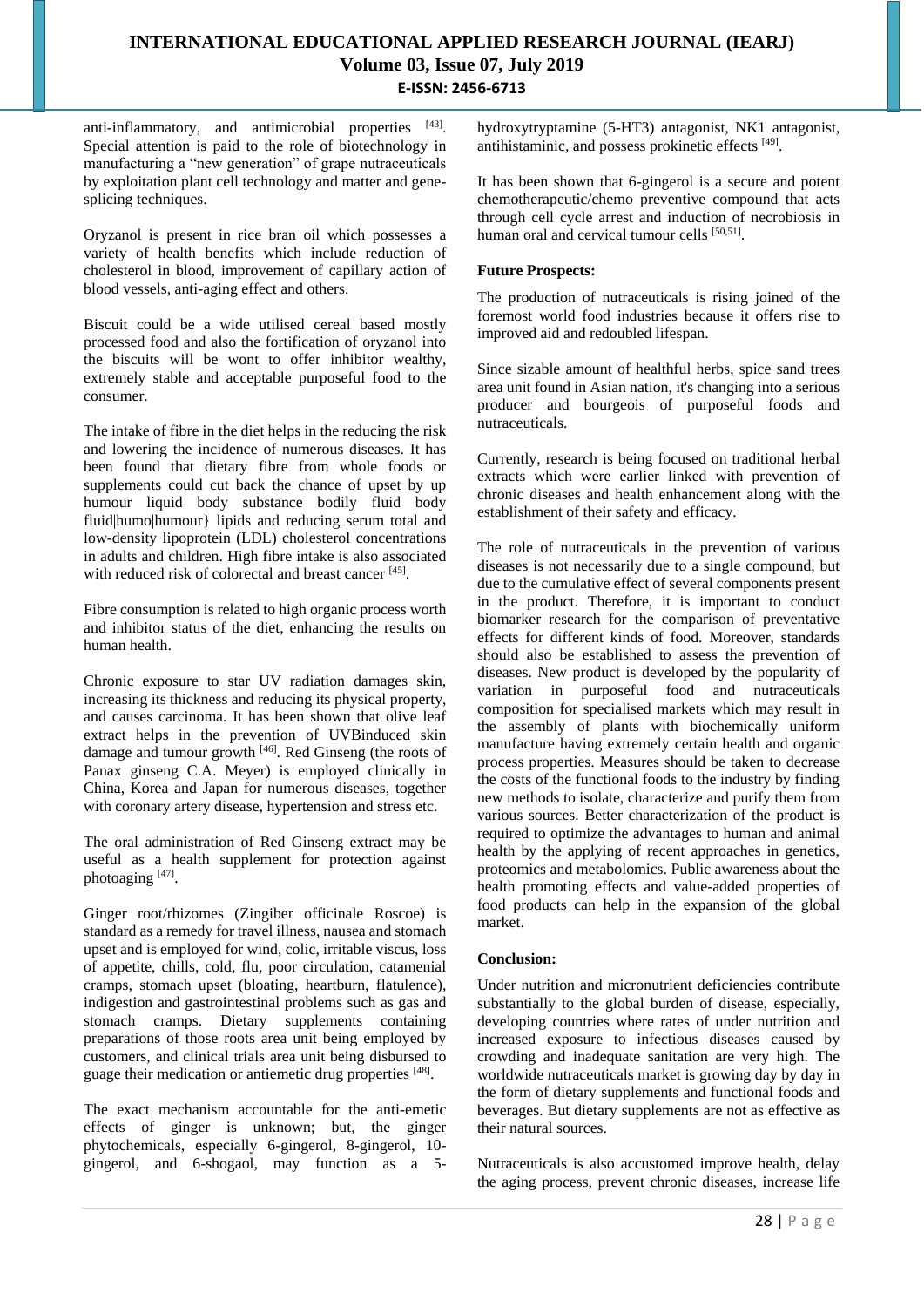expectancy, or support the structure or function of the body.

Therefore, there is a need for the development of methods to increase the nutritional value of the foods and this can be achieved by the use of biotechnology. Biotechnological methods can be used for studying and cloning of various genes which can help to induce the expression of bioactive compounds. Development of nutraceuticals for novel health advantages, elucidating mechanisms of action of these products, development of study systems such as in vitro co-culture cell models can help in the elimination of various health issues. Modeling new intake habits victimization the prevailing information is required for the ultimate ideal of 'health for all' vision.

In the present review much effort has been devoted to provide their diseases modifying indications related to oxidative stress including allergy, cardiovascular, cancer, diabetes, eye, immune, inflammatory and hypertension.

### **References:**

- 1. Kalra EK (2003) Nutraceutical--definition and introduction. AAPS PharmSci 5: E25.
- 2. Jialal I, Fuller CJ (1995) Effect of vitamin E, vitamin C and beta-carotene on LDL oxidation and atherosclerosis. Can J Cardiol 11 Suppl G: 97G-103G.
- 3. Grace E (2013) How to choose the best supplement. Health Beacon
- 4. Ferrucci V, Boffa I, De Masi G, Zollo M (2016) Natural compounds for pediatric cancer treatment. Naunyn Schmiedebergs Arch Pharmacol 389: 131- 149.
- 5. Winters M (2006) Ancient medicine, modern use: Withania somnifera and its potential role in integrative oncology. Altern Med Rev 11: 269-277.
- 6. Palliyaguru DL, Singh SV, Kensler TW (2015) Withania somnifera: from prevention to treatment of cancer. Mol Nutr Food Res.
- 7. Assi M, Derbré F, Lefeuvre-Orfila L, Rébillard A (2016) Antioxidant supplementation accelerates cachexia development by promoting tumor growth in C26 tumor-bearing mice. Free Radical Biology and Medicine. 91: 204-214.
- 8. Fraser SP, Hemsley F, Djamgoz MB (2015) Caffeic acid phenethyl ester:
- 9. 9.Amjad AI, Parikh RA, Appleman LJ, Hahm ER, Singh K, et al. (2015) BroccoliDerived Sulforaphane and Chemoprevention of Prostate Cancer: From Bench to Bedside. Curr Pharmacol Rep 1: 382-390.
- 10. Bin Sayeed MS, Ameen SS (2015) Beta-Sitosterol: A Promising but Orphan Nutraceutical to Fight against Cancer. Nutr Cancer 67: 1214-1220.
- 11. Vue B, Zhang S, Chen QH (2015) Synergistic Effects of Dietary Natural Products as Anti-Prostate Cancer Agents. Nat Prod Commun 10: 2179-2188.
- 12. Chun OK, Floegel A, Chung SJ, Chung CE, Song WO, et al. (2009) Estimation of antioxidant intakes from diet and supplements in US adults. The Journal of nutrition 140: 317-324.
- 13. Vranesi $\ddot{A}$ : Bender D (2010) The role of nutraceuticals in anti-aging medicine. Acta Clin Croat 49: 537-544.
- 14. Katta R, Brown DN (2015) Diet and Skin Cancer: The Potential Role of Dietary Antioxidants in Nonmelanoma Skin Cancer Prevention. J Skin Cancer 2015: 893149.
- 15. Jasiński M, Jasińska L, Ogrodowczyk M (2013) Resveratrol in prostate diseases - a short review. Cent European J Urol 66: 144-149.
- 16. Xia N, Daiber A, Förstermann U, Li H (2016) Antioxidant effects of resveratrol in the cardiovascular system. Br J Pharmacol .
- 17. Martinez SE, Chen Y, Ho EA, Martinez SA, Davies NM (2015) Pharmacological effects of a Cphycocyanin-based multicomponent nutraceutical in an in-vitro canine chondrocyte model of osteoarthritis. Canadian journal of veterinary research 79: 241-249.
- 18. Bottegoni C, Muzzarelli RA, Giovannini F, Busilacchi A, Gigante A (2014) Oral chondroprotection with nutraceuticals made of chondroitin sulphate plus glucosamine sulphate in osteoarthritis. Carbohydr Polym 109: 126-138.
- 19. Notarnicola A, Maccagnano G, Moretti L, Pesce V, Tafuri S, et al. (2015) Methylsulfonylmethane and boswellic acids versus glucosamine sulfate in the treatment of knee arthritis: Randomized trial. International journal of immunopathology and pharmacology 29: 140-146.
- 20. Gregory PJ, Fellner C (2014) Dietary supplements as disease-modifying treatments in osteoarthritis: a critical appraisal. P T 39: 436-452.
- 21. Carretero OA, Oparil S (2000) Essential hypertension. Part I: definition and etiology. Circulation 101: 329- 335.
- 22. Sirtori CR, Arnoldi A, Cicero AF (2015) Nutraceuticals for blood pressure control. Ann Med 47: 447-456.
- 23. San CW, Ngai CY, Tam YY, Tian XY, Wong WT, et al. (2015) Black tea protects against hypertensionassociated endothelial dysfunction through alleviation of endoplasmic reticulum stress. Scientific reports 5: 10340.
- 24. Blondeau N (2016) The nutraceutical potential of omega-3 alpha-linolenic acid in reducing the consequences of stroke. Biochimie 120: 49-55.
- 25. Liu RH (2003) Health benefits of fruit and vegetables are from additive and synergistic combinations of phytochemicals. Am J Clin Nutr 78: 517S-520S.
- 26. Viuda-Martos M, Sanchez-Zapata E, Sayas-Barberá E, Sendra E, PérezÁlvarez JA, et al. (2014) Tomato and tomato byproducts. Human health benefits of lycopene and its application to meat products: a review. Critical reviews in food science and nutrition 54: 1032-1049.
- 27. Rao AV, Agarwal S (2000) Role of antioxidant lycopene in cancer and heart disease. J Am Coll Nutr 19: 563-569.
- 28. Tsitsimpikou C, Tsarouhas K, Kioukia-Fougia N, Skondra C, Fragkiadaki P, et al. (2014) Dietary supplementation with tomato-juice in patients with